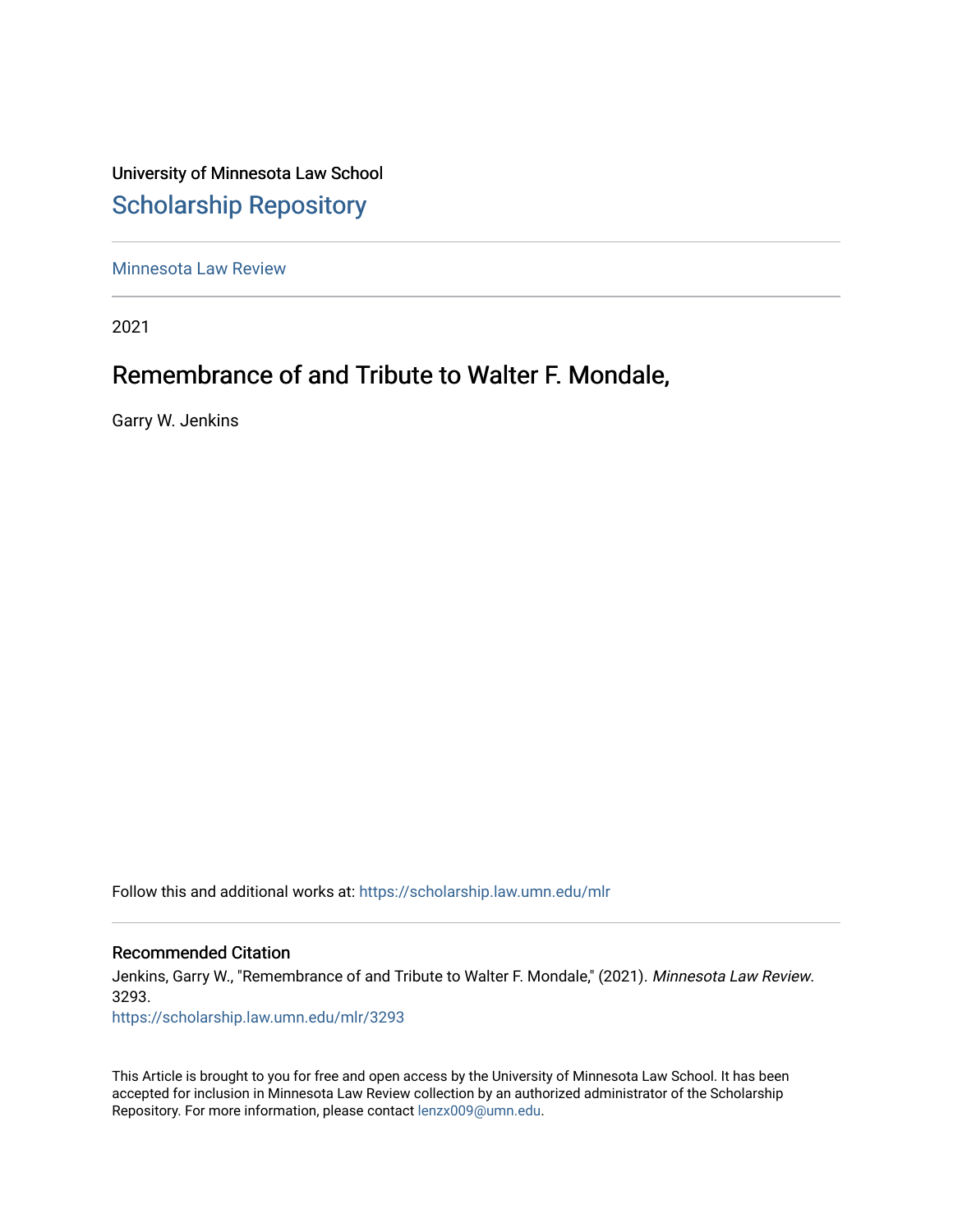#### **In Memoriam**

### **Remembrance of Hon. Walter F. Mondale '56**

#### **Garry W. Jenkins†**

Walter "Fritz" Mondale changed all our lives through his half century of leadership and public service in Minnesota politics, in the U.S. Senate, in the White House West Wing, and as U.S. ambassador to Japan. Specifically, he transformed the model of the U.S. vice presidency and the functioning of the executive branch, strengthened diplomatic relations with a key U.S. ally, and helped shape critical U.S. law and policy in numerous areas. Closer to home, he was a leading force in the Minnesota legal community as a partner with the global law firm Dorsey & Whitney, and he inspired generations of law students and alumni at the University of Minnesota Law School with his record of accomplishments, his contributions to the institution housed in a building that bears his name, and his tireless work to improve the lives of others in Minnesota and around the world.

From his early career as Minnesota Attorney General, when he led a group of twenty-three attorneys general in filing an amicus brief in support of right to counsel for the indigent in *Gideon v. Wainwright*,<sup>1</sup> to his sponsorship of the federal Fair Housing Act in the U.S. Senate,<sup>2</sup> Mondale contributed in important ways to a more just and equitable world for all. His lifelong dedication to advocating for change and making an impact in his community and his commitment to collaboration and collegiality in his work are hallmarks of his leadership.

Since I joined the academy, a significant part of my teaching and my research has focused on ensuring that the notion of "lawyer" incorporates "lawyer as leader." As the current dean of this great law

<sup>†</sup> Garry W. Jenkins is Dean and William S. Pattee Professor of Law at the University of Minnesota Law School. Copyright  $©$  2021 by Garry W. Jenkins.

<sup>1. 372</sup> U.S. 335 (1963).

<sup>2.</sup> *See* John Nichols, *Walter Mondale's Decades-Long Crusade for Fair Housing and the Full Promise of Civil Rights*, NATION (Apr. 23, 2021), https://www .thenation.com/article/activism/walter-mondale-housing [https://perma.cc/J44T -B35V].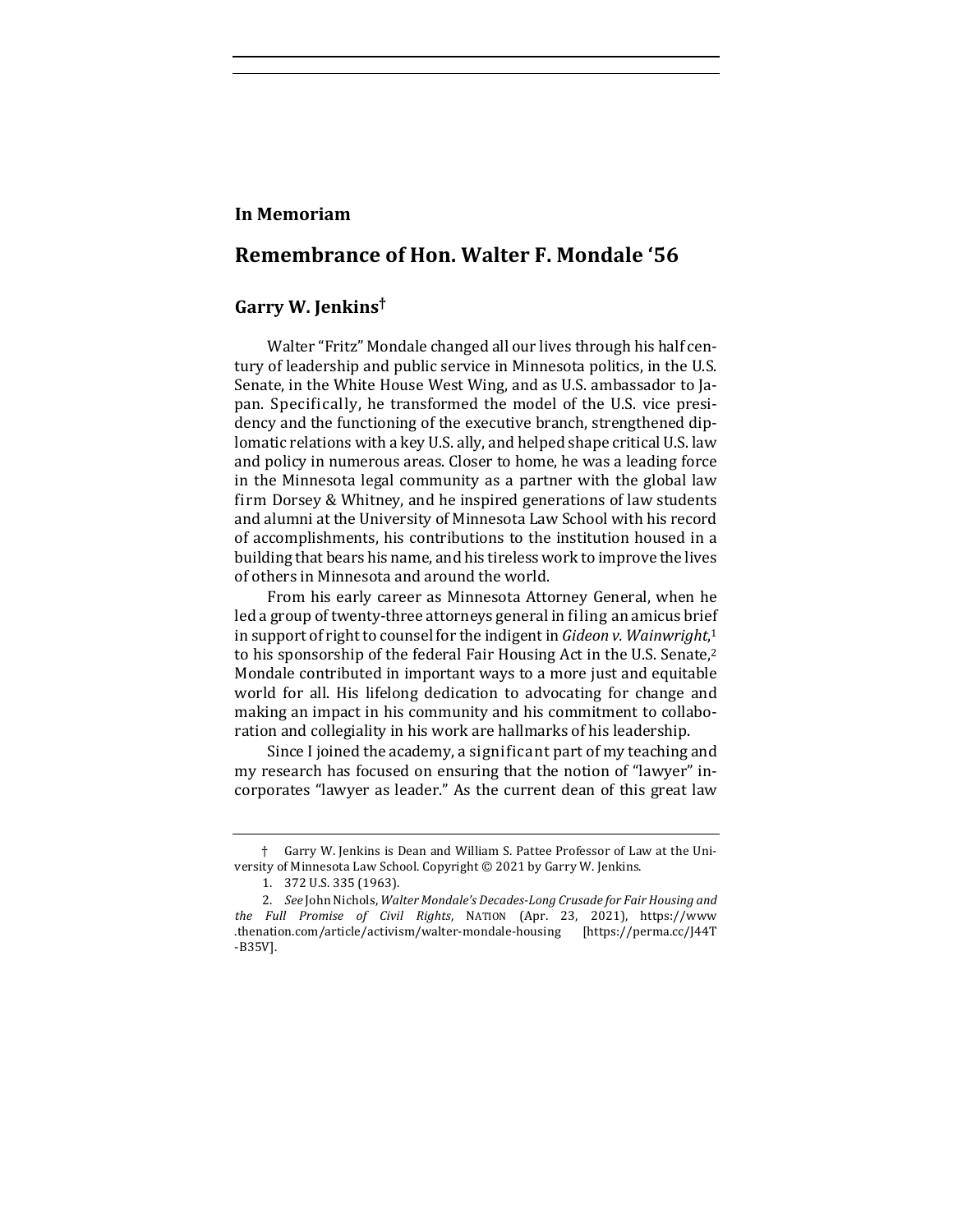school, I often talk about the importance of lawyer-leaders. Leadership is an integral part of the Minnesota Law experience, and I believe that every great lawyer should be ready and able to accept the responsibilities inherent in wise leadership. Walter Mondale's life and career embodied the very best of the concept of a lawyer-leader and demonstrate how one can use leadership to advance institutions and promote the common good.

Most notably, Mondale is widely considered the country's first modern vice president; he laid the foundation for today's heavily involved and integral vice presidents, who seriously contribute to the governance of the country.<sup>3</sup> Before Mondale, the vice president was often a figurehead distanced from the day-to-day governing of the presidency, and the office was frequently the subject of derision.<sup>4</sup> As Joel Goldstein, one of the leading legal scholars of the vice presidency, wrote, "[t]he Mondale vice presidency was the institutional 'big bang' that transformed the office."<sup>5</sup> Working alongside President  $\lim_{x\to 0}$ Carter, Vice President Mondale conceived and implemented a new vision for the job, integrated his staff with the President's staff, worked closely with President Carter from the West Wing, and established a set of resources and expectations for the vice presidency.<sup>6</sup> With his measured guidance and transformative leadership, Mondale elevated the vice president's role into that of key advisor and troubleshooter for U.S. presidents in a way that no one else had done before or could have done in the position.<sup>7</sup>

Then in the early 1990s when Japanese officials signaled a desire for an *omono*, or big shot, ambassador, President Bill Clinton turned to Walter Mondale to serve as his envoy to Japan.<sup>8</sup> He remains the only

<sup>3.</sup> *See* JODY C. BAUMGARTNER, THE AMERICAN VICE PRESIDENCY RECONSIDERED 2-3 (2006).

<sup>4.</sup> See JOEL K. GOLDSTEIN, THE WHITE HOUSE VICE PRESIDENCY: THE PATH TO SIGNIFI-CANCE, MONDALE TO BIDEN 1-3 (2016).

<sup>5.</sup> Joel K. Goldstein, *The Rising Power of the Modern Vice Presidency*, 38 PRESIDEN-TIAL STUD. Q. 374, 377 (2008).

<sup>6.</sup> See BAUMGARTNER, *supra* note 3, at 130; GOLDSTEIN, *supra* note 4, at 66-92 (describing the Mondale Model); Steven M. Gillon, A New Framework: Walter Mondale as *Vice President, in AT THE PRESIDENT'S SIDE: THE VICE PRESIDENCY IN THE TWENTIETH CEN-*TURY 144, 146-48 (Timothy Walch ed., 1997); Goldstein, *supra* note 5, at 377.

<sup>7.</sup> Goldstein, *supra* note 5, at 377 (noting he doubts "the vice presidency would have grown as it did had [Carter] chosen . . . any of the others" he considered for the second spot on the ticket).

<sup>8.</sup> See Ken Moskowitz, Opinion, Ambassador to Japan Walter Mondale: An Appre*ciation*, DIPLOMAT (Apr. 21, 2021), https://thediplomat.com/2021/04/ ambassador-to-japan-walter-mondale-an-appreciation [https://perma.cc/VAX7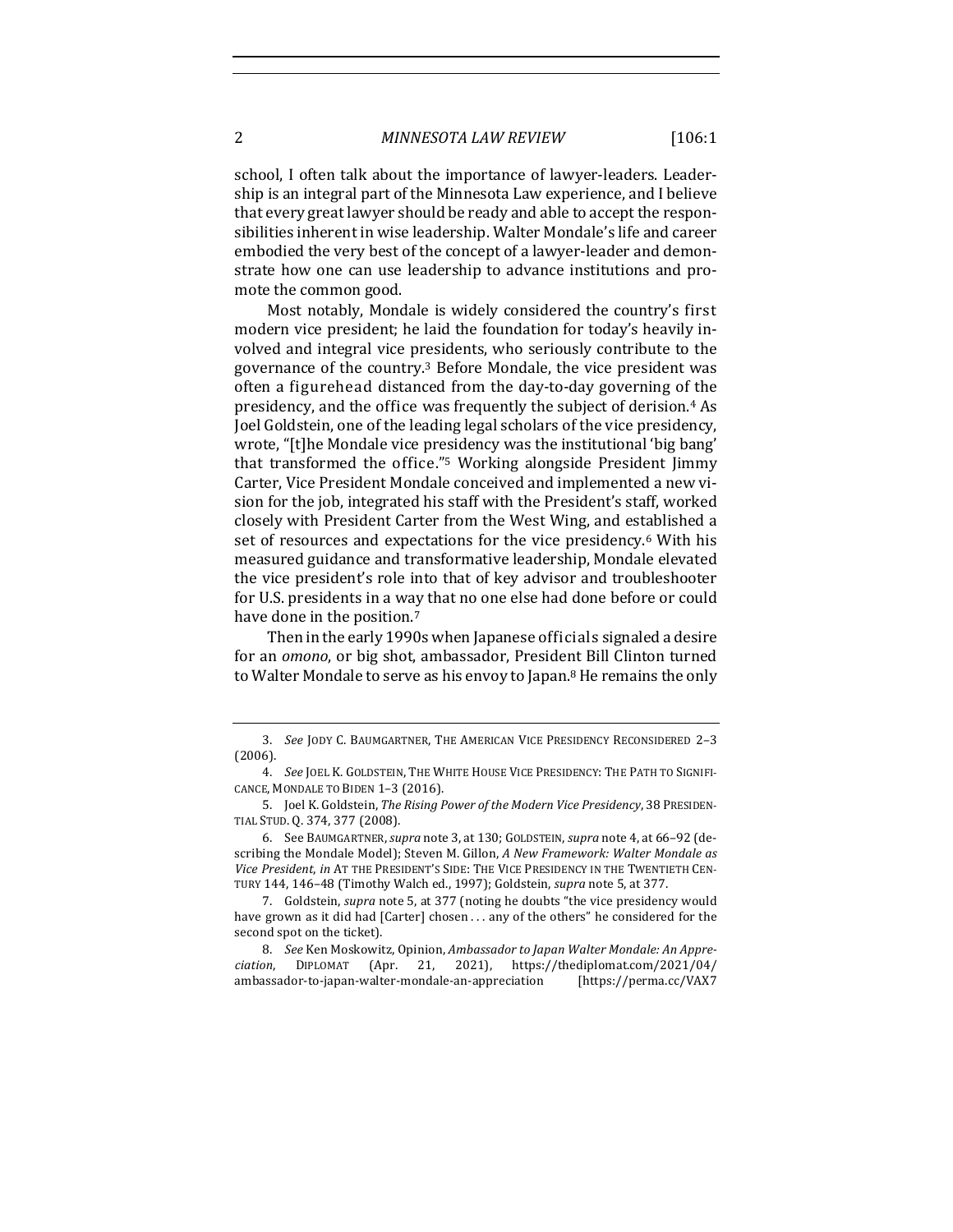former vice president ever to serve as a U.S. ambassador. Not surprisingly, employing his formidable leadership and interpersonal skills, Mondale proved himself a culturally sensitive and skillful foreign diplomat who "developed a reputation among both Americans and Japanese as one of the most effective ambassadors to Japan in recent memory."<sup>9</sup> Reflecting on Mondale's death, Japan's Foreign Minister Toshimitsu Motegi praised Mondale for laying "the foundation for today's strong Japan-U.S. relationship and ma[king] a great contribution to strengthen the alliance."<sup>10</sup>

With his deep experience in politics and global affairs, Mondale fully understood the critical role of lawyers in society and defending democracy. In fact, as we confront today's moment of democratic backsliding, as reflected in former President Donald Trump's effort to undermine and overturn the 2020 presidential election and in the subsequent January 6, 2021, insurrection, some of Mondale's wordsexpressed more than four decades earlier—seem particularly prescient. Speaking after Watergate in 1978, he said:

[P]erhaps the most compelling lesson of our recent Constitutional crisis, was how fragile our laws and legal intuitions are, when our highest officials decide to ignore them  $\dots$ . What truly makes a difference, what holds the key to our survival as a free nation, is not just the rules of law, which you can find in the U.S. Code, it is above all the rule of law found in the collective consciousness of our people.<sup>11</sup>

In his acceptance speech at the 1984 Democratic National Convention, he introduced himself as someone who "grew up in the farm towns of southern Minnesota. [The son of] a preacher and ... a music

<sup>-</sup>PW6E]; Elaine Kurtenbach, *Japanese Welcome News That 'Big Shot' Mondale to be Ambassador*, AssocIATED PRESS, Jun. 10, 1993 (noting that Japanese newspapers almost unanimously described Mondale as an *omono* or big shot); see also Eric Johnston, U.S. *Ambassadors to Japan: A Litmus Test for Ties*, JAPAN TIMES (Jun. 15, 2021), https://www.japantimes.co.jp/news/2021/06/15/national/politics-diplomacy/us -ambassadors-japan [https://perma.cc/WM6U-LCKF] (quoting Masaru Nishikawa, a Tsuda University professor whose research areas include U.S.-Japan relations as saying that the appointment of Mondale signaled that "Japan is important to the U.S.").

<sup>9.</sup> Kevin Sullivan & Mary Jordan, *Walter Mondale's Sayonara*, WASH. POST (Nov. 14, 1996), https://www.washingtonpost.com/archive/lifestyle/1996/11/14/walter -mondales-sayonara/fcf6b272-7bd0-4e92-a95a-e2ce1086a135 [https://perma.cc/ T9XD-STMG].

<sup>10.</sup> Hiroshi Tajima, *Ex-U.S. Ambassador Made Great Contributions to Japan-U.S. Relations*, JAPAN NEWS (Apr. 21, 2021), https://the-japan-news.com/news/ article/0007330400 [https://perma.cc/N6VE-747K].

<sup>11.</sup> Hon. Walter F. Mondale, Remarks at University of Minnesota Law School Building Dedication (Apr. 4, 1978) (transcript available in University of Minnesota Law School Library) [hereinafter Remarks of W. Mondale at Building Dedication]. Note that the building was later, in 2001, rededicated and named for Mondale.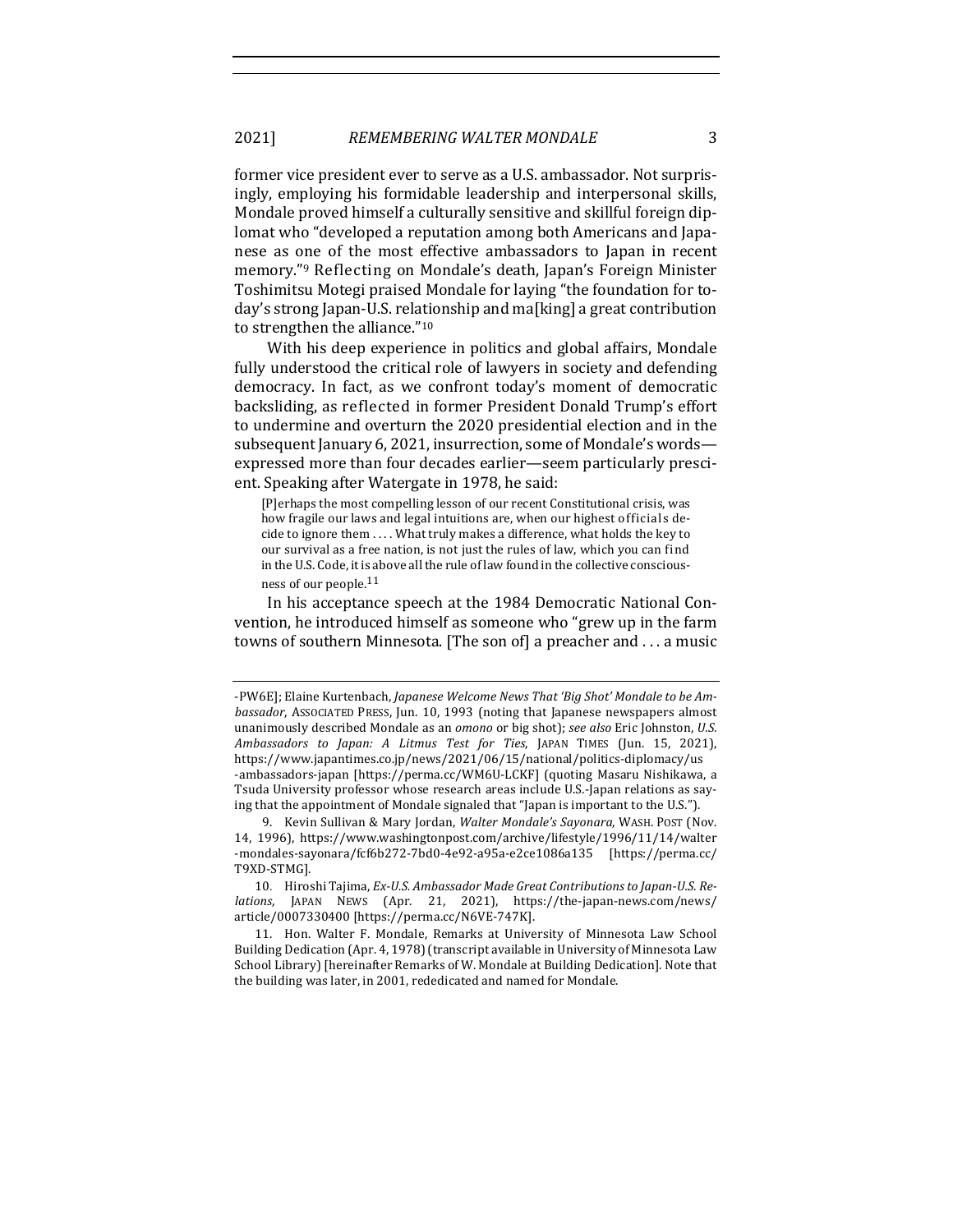teacher.... We never had a dime. But we were rich in the values that were important; and I've carried those values with me ever since." $12$ Those values were still on display when I met him decades later. Throughout his career and into his later years, Mondale was known to be kind, thoughtful, and insightful. He had an abiding sense of goodness and embodied integrity and civility.

He was also a ferociously loyal alumnus of the University of Minnesota Law School. I had the pleasure of speaking with the Vice President (as we still called him) regularly since he was always available to me by phone or, if need be, in person. Because of these conversations, I can confirm that he shared my passion for Minnesota Law and the ability of our faculty, students, and alumni to make a difference in the world. As a prominent and engaged member of our alumni community, Mondale enjoyed visiting the school, attending our programs and events (especially the Stein Lecture series), making cameo appearances in shows put on by the Theatre of the Relatively Talentless  $(TORT)$ ,<sup>13</sup> and lending his name to our Law School ice hockey team (the "Fighting Mondales"). His involvement was not merely about taking a nostalgic trip down memory lane but rather about active engagement. He collaborated with faculty on teaching, research, and conferences, and he especially enjoyed taking with and learning about the thoughts, concerns, and approaches of new generations of students who have passed through our hallways.

I have many special personal memories of my times with Fritz, but the interaction I most cherish took place on Friday, April 14, 2017. We were seated together in the Ted Mann Concert Hall on campus for the annual TORT show when, during intermission, the law student performers escorted Fritz to the stage to serenade him with a song in his honor. Fritz loved it. He smiled and laughed with glee and delight (and maybe, I hope, a touch of pride) as the students turned his life into song. Sung to the tune of the opening number of Lin-Manuel Miranda's hit musical *Hamilton*,<sup>14</sup> "Alexander Hamilton" became "Walter Frederick Mondale." The TORT students, using the lead song from a musical that has demonstrated incredible power in bringing people together, crafted brilliant lyrics that captured Mondale's extraordinary career and his impact. Here are some notable lyrics:

<sup>12.</sup> Hon. Walter Mondale, Address Accepting the Presidential Nomination at the Democratic National Convention (July 19, 1984).

<sup>13.</sup> TORT is a theatrical company that stages musicals written, produced, directed, and performed by Minnesota Law students.

<sup>14.</sup> LIN-MANUEL MIRANDA, HAMILTON: AN AMERICAN MUSICAL (2015) (the acclaimed Broadway musical about the life of founding father Alexander Hamilton).